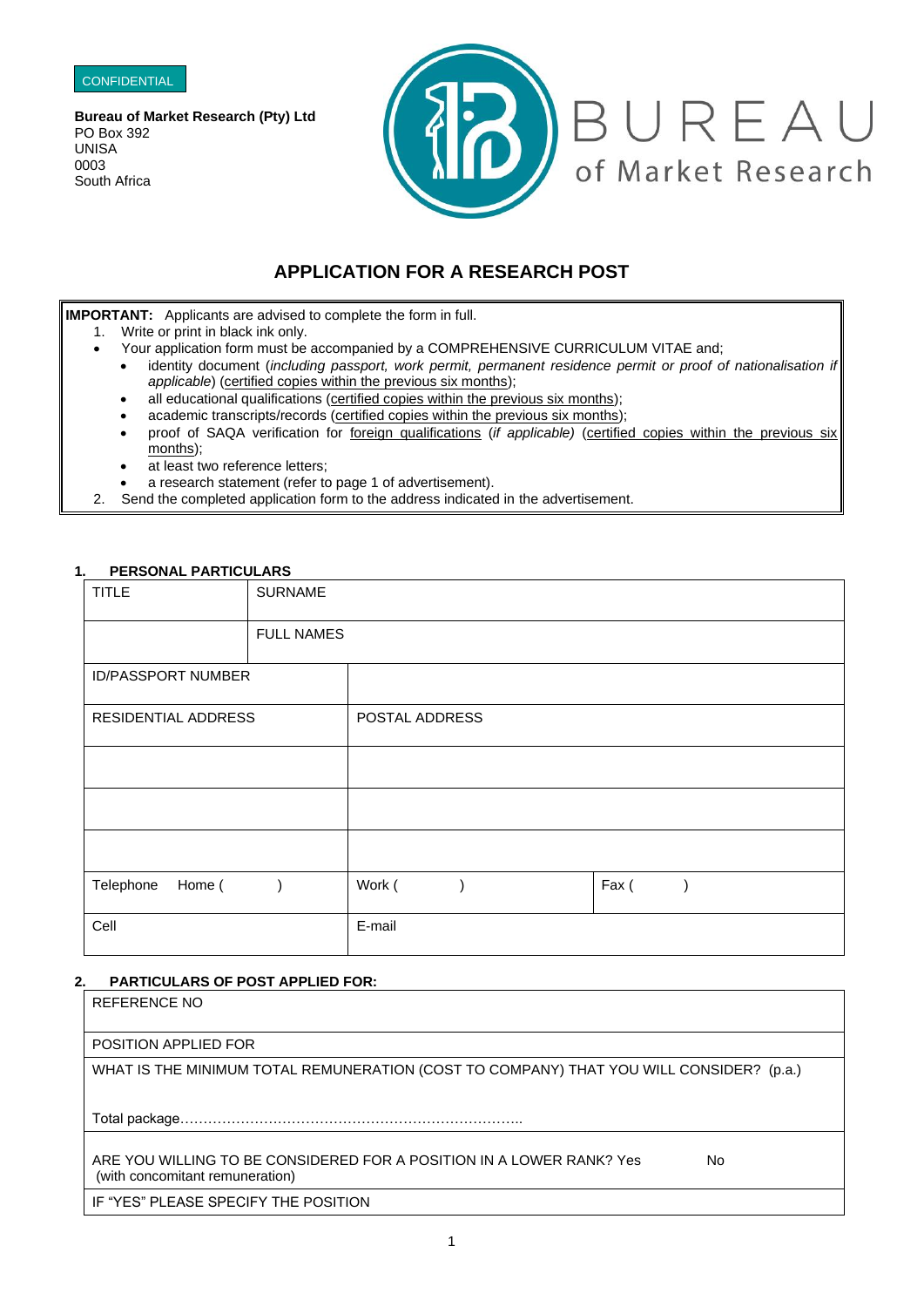# **3. DETAILS OF PRESENT POSITION** (if applicable)

| $-$<br>.<br>.    |
|------------------|
| <b>EMPLOYER</b>  |
| ADDRESS          |
| <b>POSITION</b>  |
| PERIOD OF NOTICE |

### **4. EMPLOYMENT EQUITY INFORMATION (This information is required to enable the University to comply with the requirements of the Employment Equity Act, Act 55 of 1998)**

| Population group                                                                                | African                                                                 | White | Coloured                                                                                    | Indian |
|-------------------------------------------------------------------------------------------------|-------------------------------------------------------------------------|-------|---------------------------------------------------------------------------------------------|--------|
| Gender                                                                                          | Female                                                                  |       |                                                                                             | Male   |
| Are you a South African citizen?<br>If you are not a citizen by birth, please indicate the date | Yes                                                                     |       | No (please provide further<br>details as to current status<br>under Additional Information) |        |
| Are you a person with a disability?                                                             | Yes (please provide<br>further details under<br>Additional Information) |       |                                                                                             | No.    |

# **5. RELEVANT OCCUPATIONAL EXPERIENCE**

| <b>EMPLOYER</b> | <b>POSITION</b> |             | <b>FROM</b>  | TO          |              |
|-----------------|-----------------|-------------|--------------|-------------|--------------|
|                 |                 | <b>YEAR</b> | <b>MONTH</b> | <b>YEAR</b> | <b>MONTH</b> |
|                 |                 |             |              |             |              |
|                 |                 |             |              |             |              |
|                 |                 |             |              |             |              |
|                 |                 |             |              |             |              |
|                 |                 |             |              |             |              |
|                 |                 |             |              |             |              |
|                 |                 |             |              |             |              |

# **6. LANGUAGE PROFICIENCY** (please specify)

| <b>LANGUAGE</b> | <b>SPEAK</b> | WRITE | READ |
|-----------------|--------------|-------|------|
|                 |              |       |      |
|                 |              |       |      |
|                 |              |       |      |
|                 |              |       |      |
|                 |              |       |      |
|                 |              |       |      |

| Are you prepared to participate in a competency test in respect of the languages indicated above? Yes |  | No |
|-------------------------------------------------------------------------------------------------------|--|----|
|-------------------------------------------------------------------------------------------------------|--|----|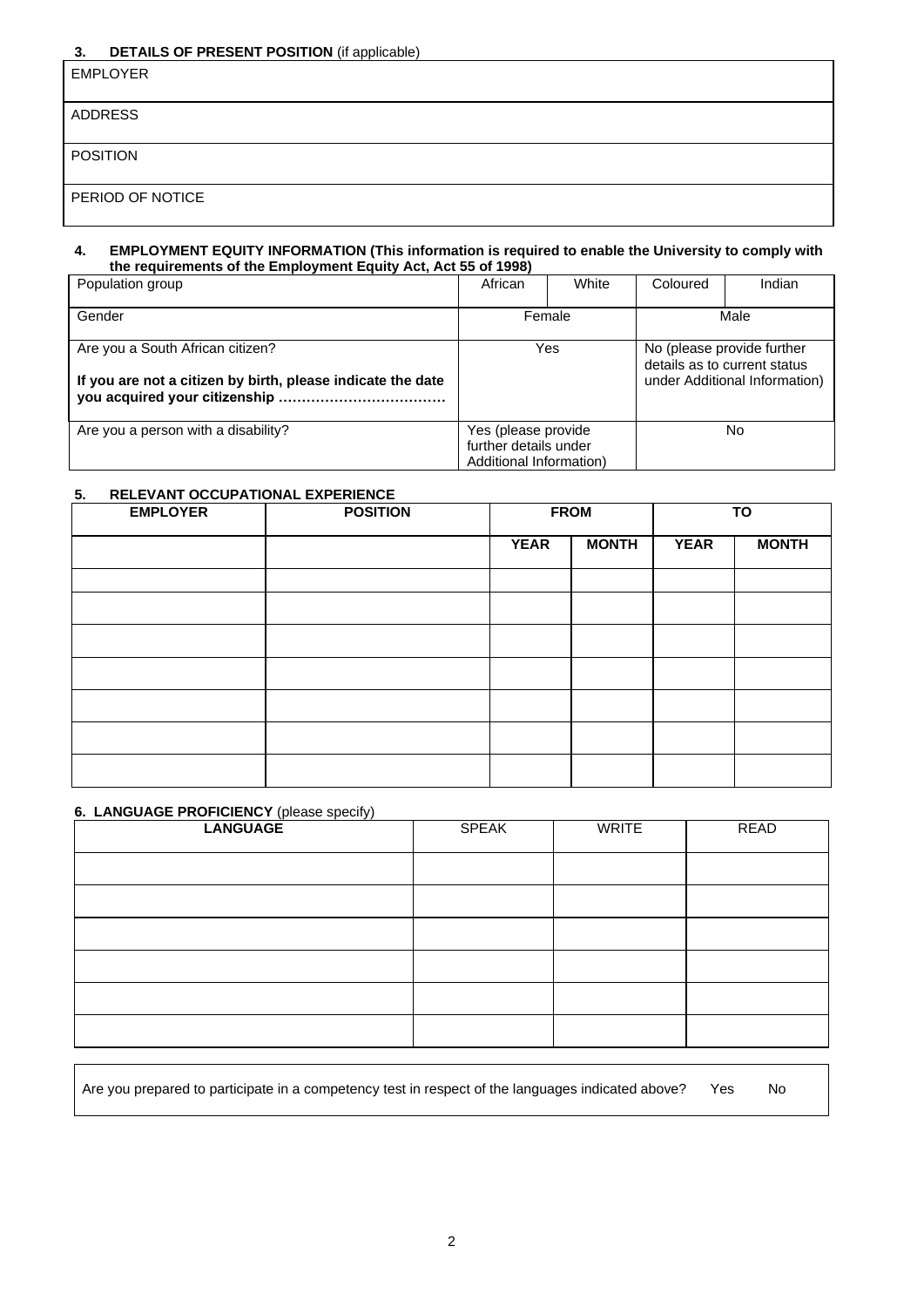#### **7. POST SECONDARY EDUCATION UP TO HONORS DEGREE – PLEASE INCLUDE A FULL ACADEMIC RECORD (STATEMENT OF RESULTS, MARKS OBTAINED FOR THE JUNIOR DEGREE / NATIONAL DIPLOMA OR EQUIVALENT.**

| ------------                          |                    |                               |                   |                                      |                                                                         |
|---------------------------------------|--------------------|-------------------------------|-------------------|--------------------------------------|-------------------------------------------------------------------------|
| DEGREE/DIPLOMA/<br><b>CERTIFICATE</b> | <b>INSTITUTION</b> | YEAR FIRST<br><b>ENROLLED</b> | YEAR<br>COMPLETED | <b>FULL-TIME</b><br>OR.<br>PART-TIME | MAJOR SUBJECTS - specify<br>distinctions / Cum laude (if<br>applicable) |
|                                       |                    |                               |                   |                                      |                                                                         |
|                                       |                    |                               |                   |                                      |                                                                         |
|                                       |                    |                               |                   |                                      |                                                                         |
|                                       |                    |                               |                   |                                      |                                                                         |
|                                       |                    |                               |                   |                                      |                                                                         |
|                                       |                    |                               |                   |                                      |                                                                         |
|                                       |                    |                               |                   |                                      |                                                                         |

# **8. COMPLETED POSTGRADUATE STUDIES (MASTERS' / DOCTORAL)**

| <b>DEGREE</b> | <b>INSTITUTION</b> | <b>YEAR FIRST</b><br>ENROLLED | <b>COMPLETION</b><br><b>DATE</b> | <b>FULL-TIME</b><br><b>OR</b><br>PART-TIME | <b>DISSERTATIONS/THESES</b><br>TITLE(S) |
|---------------|--------------------|-------------------------------|----------------------------------|--------------------------------------------|-----------------------------------------|
|               |                    |                               |                                  |                                            |                                         |
|               |                    |                               |                                  |                                            |                                         |
|               |                    |                               |                                  |                                            |                                         |
|               |                    |                               |                                  |                                            |                                         |

#### **9. CURRENT ENROLLMENT FOR POSTGRADUATE (HONOURS/MASTERS'/DOCTORAL) STUDIES IF ENROLLED FOR ANY POSTGRADUATE (Masters' or Doctoral) STUDIES, INDICATE TITLES OF THESES DISSERTATIONS AND NAMES OF SUPERVISORS**

| <b>DEGREE</b> | PROJECT/DISERTATION/THESIS TITLE | LECTURER/SUPERVISOR/PROMOTER<br>(Please state institutional affiliation) |
|---------------|----------------------------------|--------------------------------------------------------------------------|
|               |                                  |                                                                          |

#### **10. STUDY GUIDANCE ACTING AS POST GRADUATE SUPERVISOR, PROMOTER OR SIMILAR CAPACITY**

| <b>TITLES</b> | NAME OF STUDENT | YEAR OF<br><b>COMPLETION</b> |
|---------------|-----------------|------------------------------|
|               |                 |                              |
|               |                 |                              |
|               |                 |                              |
|               |                 |                              |
|               |                 |                              |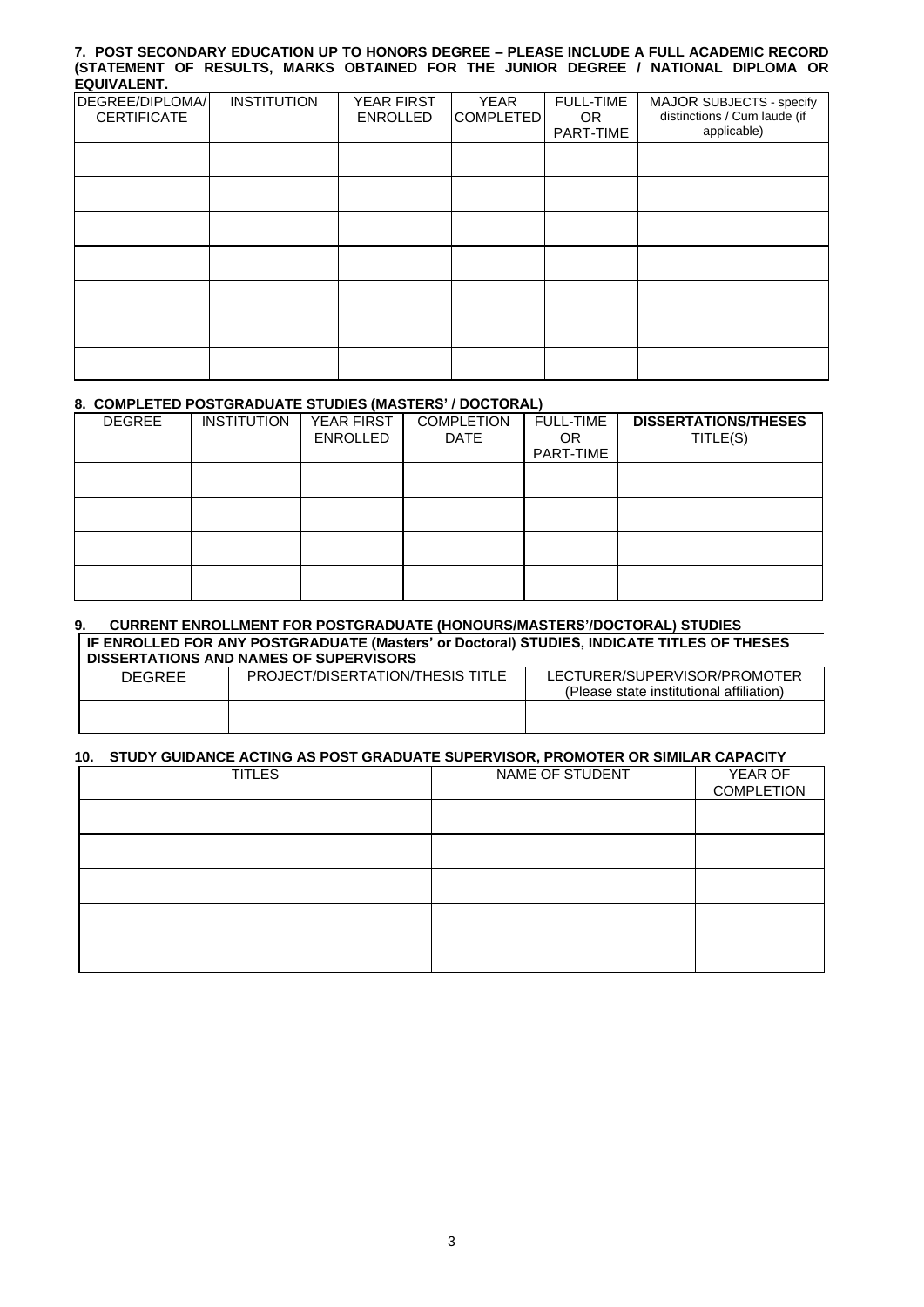# **11. PROFESSIONAL REGISTRATION**

(i.e. SAMRA, Esomar, HPCSA, Public Accountants' and Auditors' Board, SA Council for Natural Scientists) C.A., Notary. C.I.S.)

| CATEGORY OF REGISTRATION | <b>REGISTERING BODY</b> | DATE OF<br><b>REGISTRATION</b> |
|--------------------------|-------------------------|--------------------------------|
|                          |                         |                                |
|                          |                         |                                |
|                          |                         |                                |
|                          |                         |                                |

#### **12. MEMBERSHIP OF ACADEMIC, PROFESSIONAL AND SCIENTIFIC ASSOCIATIONS/ORGANISATIONS**

 (Please provide details. State whether you hold or have held office in any of these organisations, e.g. president, secretary, treasurer)

## **13. RELEVANT PUBLICATIONS**

Indicate (in the appropriate block) the number of each of the following categories of academic publications and presentations of which you are author or co-author.

| I A. BOOKS                                   |  | B. PUBLICATIONS IN<br><b>SCIENTIFIC JOURNALS</b> |                                | C. LOCAL CONFERENCE<br>PRESENTATION |  |
|----------------------------------------------|--|--------------------------------------------------|--------------------------------|-------------------------------------|--|
| D. INTERNATIONAL CONFERENCE<br>PRESENTATIONS |  | AND CONTRIBUTIONS                                | E. OTHER PUBLICATIONS, REPORTS |                                     |  |

Appropriate details of all publications and presentations, including names of all authors, should be given in an appendix under the above headings following the same order. You should indicate, by way of an asterisk, those (maximum 5) which you consider to be your most important contributions.

#### **14. MAJOR RESEARCH PROJECTS**

Indicate (in the appropriate block) **five major research projects** which you were involved in during the past three years. Also specify the client details, project value and your role (project lead, team member) in the project.

| Research Project | Client | YEAR OF<br><b>COMPLETION</b> | Role | Project value<br>(Rand) |
|------------------|--------|------------------------------|------|-------------------------|
|                  |        |                              |      |                         |
|                  |        |                              |      |                         |
|                  |        |                              |      |                         |
|                  |        |                              |      |                         |
|                  |        |                              |      |                         |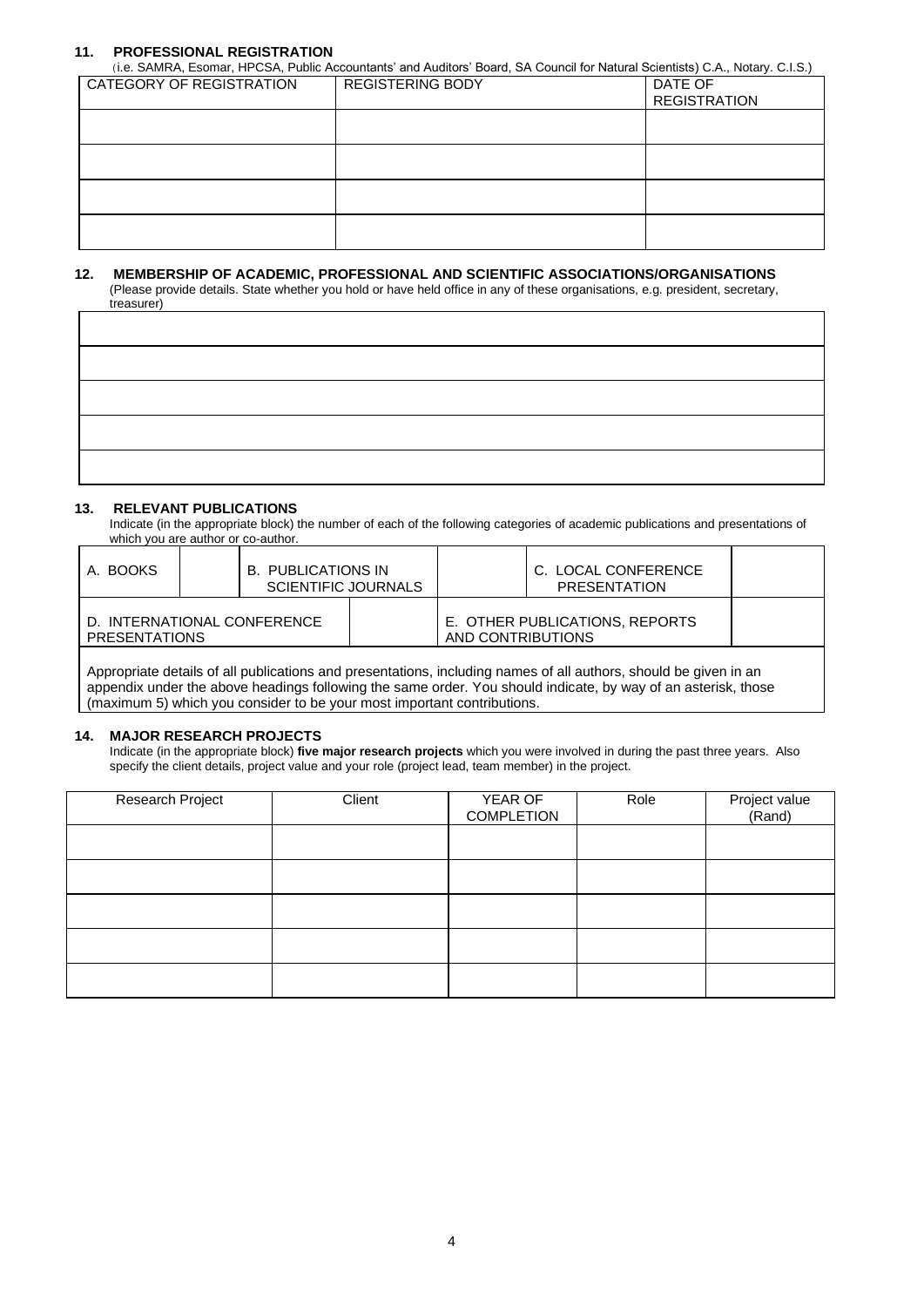## **15. RESEARCH NETWORKS AND ALLIANCES**

This includes, inter alia, established research related networks with individuals or organizations and research committees or associations (national and internationally)

# **16. ADDITIONAL INFORMATION**

| Furnish any additional information which you regard as relevant in support of your application, e.g. experience,<br>bursaries, awards, extraordinary achievements, special knowledge, abilities and skills (such as word processing). |
|---------------------------------------------------------------------------------------------------------------------------------------------------------------------------------------------------------------------------------------|
|                                                                                                                                                                                                                                       |
|                                                                                                                                                                                                                                       |
|                                                                                                                                                                                                                                       |
|                                                                                                                                                                                                                                       |
|                                                                                                                                                                                                                                       |

# **16. REFERENCES** (Contactable)

| <b>NAME</b> | <b>RELATIONSHIP TO</b><br>APPLICANT | INSTITUTION/<br><b>ORGANISATION</b> | TELEPHONE/FAX-E-MAIL |
|-------------|-------------------------------------|-------------------------------------|----------------------|
|             |                                     |                                     |                      |
|             |                                     |                                     |                      |
|             |                                     |                                     |                      |
|             |                                     |                                     |                      |

**17. Applicants are required to indicate in the space provided immediately below to what extent their qualifications and experience meet the requirements of the post**.

# **18**. **INSOLVENCY OR ADMINISTRATION**

| Are you involved in any outside business or activities, or do you have any interests which may<br>conflict or are likely to conflict with the execution of any official duties, should you be the successful<br>candidate for this post? | Yes | <b>No</b> |
|------------------------------------------------------------------------------------------------------------------------------------------------------------------------------------------------------------------------------------------|-----|-----------|
| Have you ever been declared insolvent, or have you been or are you currently under administration?                                                                                                                                       | Yes | <b>No</b> |